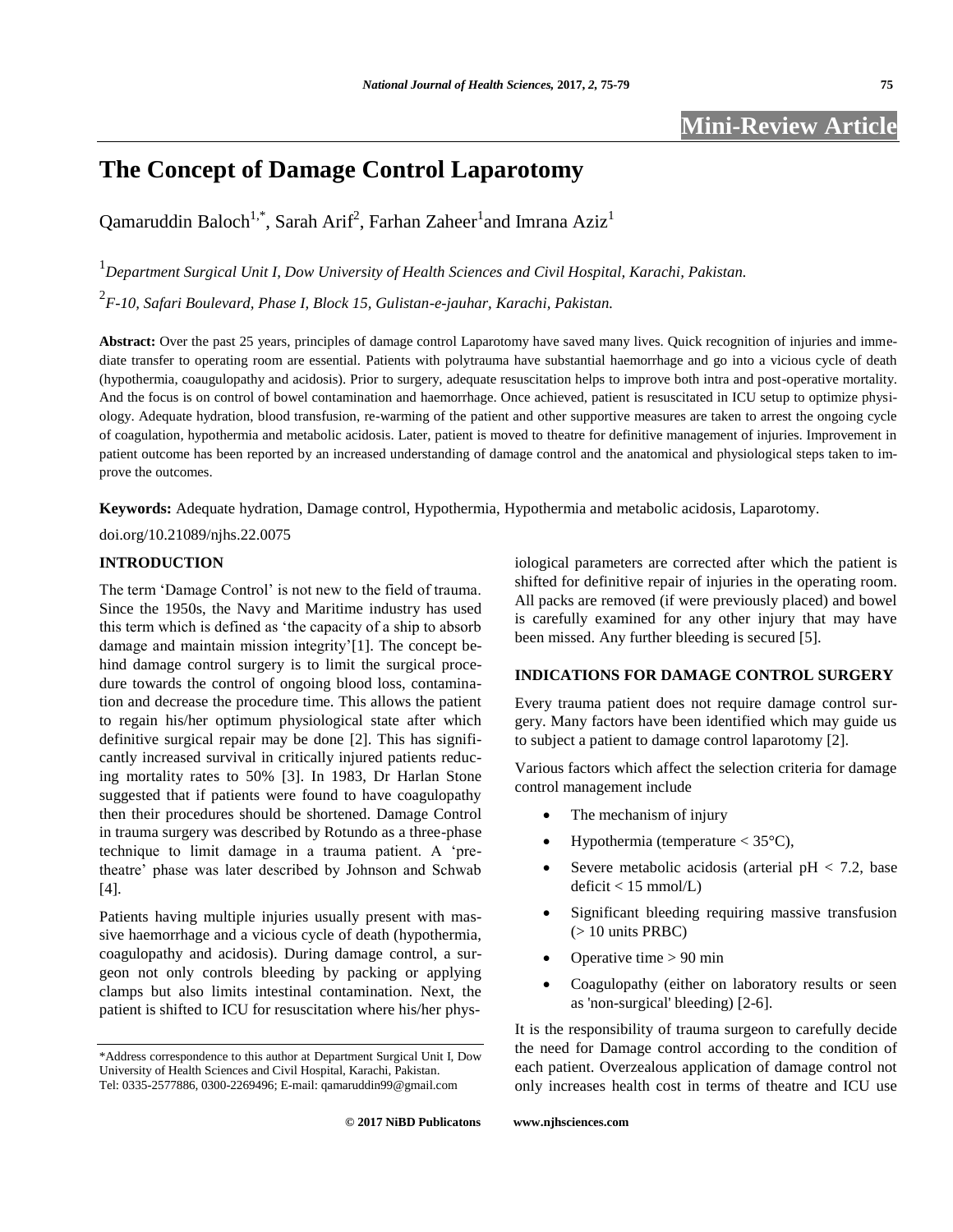but also increases the risk of intra-abdominal infection and abdominal wall hernias [7, 8].

## **DAMAGE CONTROL RESUSCITATION**

Another important aspect of damage control surgery is the concept of damage control resuscitation. Previously, the focus of resuscitation was on rapid transfusion of intravenous fluids and maintaining mean blood pressure. But large volumes of intravenous fluids increase the blood pressure, reduces vasoconstriction resulting in more blood loss and is associated with clot disruption [9].

Damage control resuscitation helps improve outcome by focusing on four principle targets: [10].

- 1. Minimization of crystalloid
- 2. Permissive hypotension
- 3. Transfusion of a balanced ratio of blood products
- 4. Goal-directed correction of coagulopathy

Recent studies have favoured restricted fluid therapy and permissive hypotension as it maintains a mean blood pressure, decreases clot disruption and therefore, less bleeding [11]. Many studies have shown an improved outcome and reduction in mortality in patients with restricted fluid resuscitation than in patients who were given more intravenous fluid pre-operatively [12, 13]. Mortality rates have been reported around 37% with traditional resuscitation as compared to 21% with restricted fluids [14].

## **PRE-HOSPITAL PHASE**

It is the earliest phase of damage control which begins at the site of trauma and continues through the emergency room till the patient reaches the operating room safely. Early recognition of injury, damage control resuscitation and immediate transfer to operating room are key elements of this phase. Clear communication between the transporting and hospital team is important in mobilizing resources and saving precious time in the care of an already critical patient [11].

Initial fluid resuscitation is provided by two wide bore intravenous cannulas, samples for cross match are sent and fluid resuscitation is started with crystalloid solution which is replaced by blood products as soon as they are available. Aim is to maintain a systolic blood pressure of 90mm Hg [15, 16]. Fresh frozen plasma and packed red cells are used in the ratio of 1:1 or 1:2 [17, 18]. The early use of packed red cells and plasma expands volume, reverses coagulopathy and improves the oxygen carrying capacity of blood. No time should be wasted on unnecessary investigations.

## **DAMAGE CONTROL PHASE**

This is carried out in operating room. Focus is on controlling haemorrhage as well as control of contamination from bowel The preferred incision is midline incision from xiphisternum to symphsis pubis. Visceral injuries are dealt individually. Bleeding raw surfaces like that of liver are most commonly treated by direct pressure or peri-hepatic packing [20, 21]. Peri-hepatic packing involves manual closure or approximation of the parenchyma, followed by the consecutive placing of dry abdominal packs around the liver and straight over the injury to provide tamponade to a bleeding site. Minimal number of dry laparotomy pads necessary to stop bleeding, should be applied to avoid compression of inferior vena cava. Pringles maneuver may be applied if bleeding doesn't stop. Simple lacerations of liver may be primarily repaired.

All other visceral injuries are managed according to the grade of injury [22, 23]. For major vascular injuries, damage control options are either vessel ligation or placement of temporary intravascular shunts. arteries [24, 25].

Pelvic fractures are treated by applying pelvic binders. If there is expanding haematoma and patient is unstable then preperitoneal pelvic packing can be done in which laparotomy pads are placed in preperitoneal space via a small suprapubic incision to stop bleeding [26].

Once bleeding is secured and bowel contamination controlled, then abdomen is temporarily closed. Different methods are used to close the abdomen like the use of towel clips, applying bogota bag, vacuum pack closure, direct closure with nylon and abdominal compartment syndrome is avoided. A good closure technique is inexpensive, protects the surrounding skin and viscera and lets the fluid to evacuate thereby, allowing easy closure without development of tension [27, 28]. Commercially prepared vacuum negative pressure dressings (VAC abdominal dressing systems) are also available. They prompt primary closure and have fewer complications like enterocutaneous fistulas (reported between 1.2 - 15%) [29]. Barker's vacuum packing technique can also be used for creating a vacuum dressing [11].

# **ICU RESUSCITATION PHASE**

Once acute bleeding and spillage have been controlled, patient is shifted to ICU for resuscitation and optimization of physiology. Duration of resuscitation varies for each patient, ranging between 12 to 72 hrs. To date, there are no set criteria to label a patient as a survivor in ICU settings, but a decrease in raised serum lactate levels and correction of coagulopathy are important parameters [30].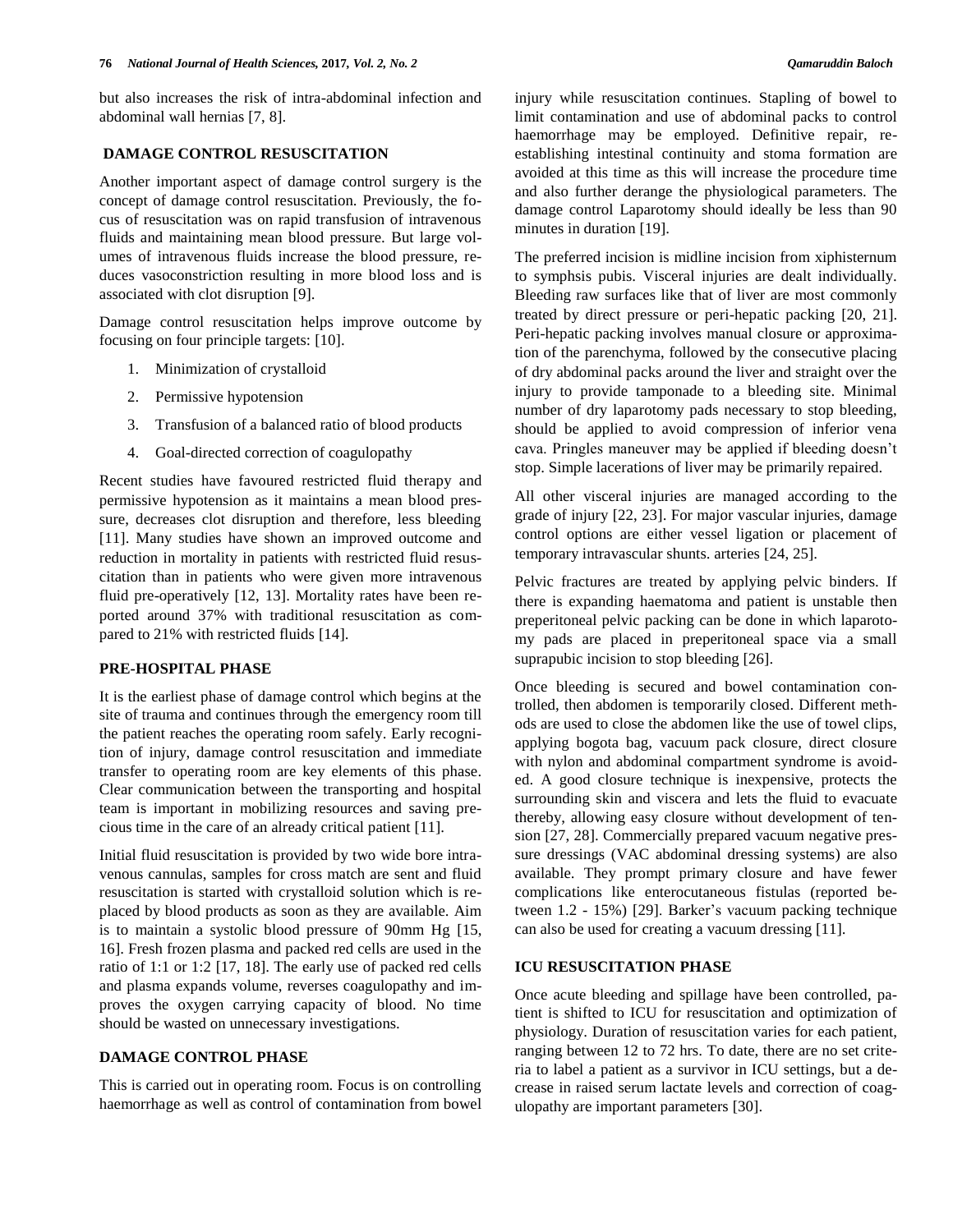Coagulation profile, hypovolemia and anaemia are corrected by transfusing blood products. As discussed previously, there is no set formula for transfusion but in case of massive haemorrhage, blood products are transfused in the ratio of 1:1:1 (PRBC:FFP:Platelets). It is associated with reduced mortality and reduced use of fluids. Crystalloid use is more limited [31, 32].

Re-warming of patients is done by using warmers, blankets and warmed fluids. It reduces mortality, improves coagulation cascade and reduces acidosis [30] .Despite all these measures, there is a subgroup of patients, who may require an earlier visit to the operating room. These are the ones who have an ongoing need for blood transfusion (despite having a normal clotting profile) where some bleeding source may have been missed or those who develop abdominal compartment syndrome. Such patients are shifted to operating room and the problem is addressed.

#### **DEFINITIVE REPAIR PHASE**

Before transitioning to this phase, the team should ensure that adequate resuscitation and physiological optimization has been achieved. Serum lactate levels are reduced, an adequate urine output established, clotting profiles corrected and end organ perfusion is maintained. This may take 24 to 72 hrs. Once in operating room, the abdominal packs are removed, if were placed previously. Bowel is rechecked for any missed injury and haemostasis is secured. There is literature available suggesting resection and anastomosis of injured bowel segment rather than formation of a stoma, however, ostomies may be preferred as patient's physiology may not support an anastomosis or if abdominal closure cannot be achieved [33].

Once the definitive repair has been done, the most important step is abdominal closure without fascial tension. High complication rates are associated with an open abdomen, most challenging of which is an enterocutaneuous fistula with mortality rates as high as 40% [34]. A standard fascial closure should be achieved without tension. However, if this cannot be achieved or a peak airway pressure  $> 10$  cm  $H<sub>2</sub>O$ during abdominal closure is encountered, then the suspicion of abdominal compartment syndrome should be raised and a temporary closing device should be applied to the abdomen. Usually, with the help of these measures, a permanent closure can be achieved within a week.

# **COMPLICATIONS FROM DAMAGE CONTROL LA-PAROTOMY**

Damage control laparotomy may result in various complications including sepsis, intra-abdominal abscess, enterocutaneous fistulas, misuse of the concept of damage control itself and the development of abdominal compartment syndrome. We would like to discuss abdominal compartment syndrome

as it is most feared in such patients due to aggressive resuscitation and third spacing.

## **ABDOMINAL COMPARTMENT SYNDROME**

The normal intra-abdominal pressure is between 5 to 7 mm Hg. Abdominal compartment syndrome (ACS) is defined as 'a sustained Intra Abdominal Pressure (IAP) > 20 mmHg. [35].

Abdominal compartment syndrome can be Primary, Secondary or Recurrent. Primary abdominal compartment syndrome deals with pathology in abdomen like abdominal trauma or haemoperitoneum, where an early surgical intervention might be needed. A secondary abdominal compartment syndrome results from pathologies arising from 'third spacing' and where the primary origin is not from abdomen like sepsis, burns and massive fluid resuscitation. Recurrent abdominal compartment syndrome refers to a condition in which ACS redevelops following previous surgical or medical treatment of primary or secondary ACS, for example, ongoing haemorrhage in a patient after damage control laparotomy.

Whatever the mechanism, the abdominal compartment syndrome leads to raised intra-abdominal and intra-thoracic pressures leading to decreased glomerular filtration rates, decreased urine output, decreased venous return, increased airway pressures, extremity and splanchnic ischaemia. The intra-abdominal pressure is measured simply by measuring urinary bladder pressure.

 The prevalence of abdominal compartment syndrome in major trauma patients is approximately 30%, with the mortality rate as high as 60% [36, 37]. Both supportive measures and decompression are used in management. The goals of supportive care in patients with intra-abdominal hypertension include reduction of intra-abdominal volume through evacuation of intraluminal contents, evacuation of intraabdominal space-occupying lesions (*e.g.*, ascites, haematoma) when possible and measures to improve abdominal wall compliance for example the use of adequate analgesia, sedation and ventilator if required. Surgical decompression is a standard treatment in abdominal compartment syndrome [35, 36]. This is mostly performed at an intra-abdominal pressure  $>$  25mm Hg.

#### **CONCLUSION**

Damage control laparotomy and damage control resuscitation are aimed at restoring a normal physiology rather than a normal anatomy and are associated with an improved survival and prognosis. This requires coordinated team work which begins in the pre-hospital phase and continues in succession, till the last phase of definitive repair. Failure to recognize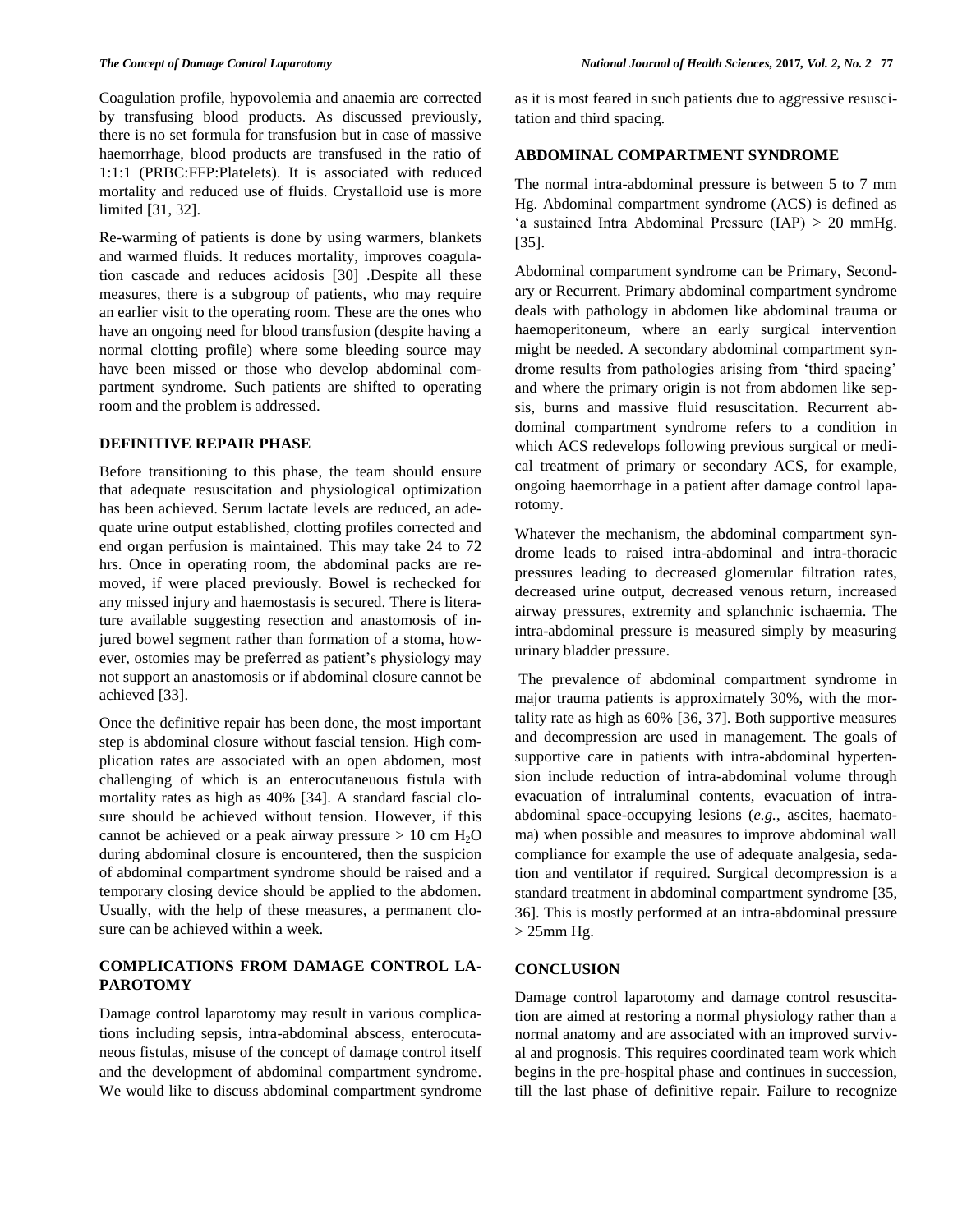signs of coagulopathy and deterioration in a patient will increase the morbidity and mortality.

#### **CONFLICT OF INTEREST**

Declared none.

## **ACKNOWLEDGEMENT**

Declared none.

#### **REFERENCES**

- [1] Ball C. Damage control resuscitation: history, theory and technique. *Can. J. Surg.*, 2014; 57(1): 55-60. DOI[: 10.1503/cjs.020312](https://dx.doi.org/10.1503%2Fcjs.020312)
- [2] Lamb C, MacGoey P, Navarro A, Brooks A. Damage control surgery in the era of damage control resuscitation. *Br. J. Anaesth.*, 2014; 113(2): 242-249. DOI: 10.1093/bja/aeu233
- [3] Rotondo M, Schwab C, McGonigal M, Phillips G, Fruchterman T, Kauder D, *et al.* Damage control: an approach for improved survival in exsanguinating penetrating abdominal injury. *J. Trauma.* 1993; 35(3): 375-383.
- [4] Johnson J, Gracias V, Schwab C, Reilly P, Kauder D, Shapiro M, *et al.* Evolution in damage control for exsanguinating penetrating abdominal injury. *J. Trauma.*, 2001; 51(2): 261-271.
- [5] Scott-Conner C. Damage Control Laparotomy. Chassin's operative strategy in general surgery. 4<sup>th</sup> ed. Newyork: *Springer*; 2014; 55-57.
- [6] Williams N, Bulstrode C, O'Connell P. Bailey love's short practice of surgery.  $26<sup>th</sup>$  ed. Boca Raton: Taylor and Francis; 2013.
- [7] Miller R, Morris J., Diaz J, Herring M, May A. Complications after 344 damage-control open celiotomies. *J. Trauma.*, 2005; 59(6): 1365-1374.
- [8] Brenner M, Bochicchio G, Bochicchio K, Ilahi O, Rodriguez E, Henry S, *et al.* Long-term impact of damage control laparotomy: a prospective study. *Arch. Surg.*, 2011; 146(4): 395-399. DOI: 10.1001/archsurg.2010.284
- [9] Smith J, Pittet J, Pierce A. Hypotensive resuscitation. *Curr. Anesthesiol. Rep.*, 2014; 4(3): 209-215. DOI: 10.1007/s40140-014- 0064-7
- [10] Chang R, Holcomb J. Optimal fluid therapy for traumatic hemorrhagic shock. *Crit*. *Care Clin.*, 2017; 33(1): 15-36. DOI: http://dx.doi.org/10.1016/j.ccc.2016.08.007
- [11] Waibel B, Rotondo M. Damage control surgery: it's evolution over the last 20 years. *Rev. Col. Bras. Cir.*, 2012; 39(4): 314-21. DOI: http://dx.doi.org/10.1590/S0100-69912012000400012
- [12] Duke M, Guidry C, Guice J, Stuke L, Marr A, Hunt J, *et al.* Restrictive fluid resuscitation in combination with damage control resuscitation: time for adaptation. *J. Trauma Acute Care Surg.*, 2012; 73(3): 674-8. DOI: 10.1097/TA.0b013e318265ce1f
- [13] Ley E, Clond M, Srour M, Barnajian M, Mirocha J, Margulies D, *et al.* Emergency department crystalloid resuscitation of 1.5 L or more is associated with increased mortality in elderly and nonelderly trauma patients. *J. Trauma.*, 2011; 70(2): 398-400. DOI: 10.1097/TA.0b013e318208f99b
- [14] El Sayad M, Noureddine H. Recent advances of hemorrhage management in severe trauma. *Emerg. Med. Int.*, 2014; 2014(2014): 638956. DOI[: 10.1155/2014/638956](https://dx.doi.org/10.1155%2F2014%2F638956)
- [15] Søreide E, Deakin C. Pre-hospital fluid therapy in the critically injured patient-a clinical update. *Injury*. 2005; 36(9): 1001-1010. DOI: http://dx.doi.org/10.1016/j.injury.2005.01.002
- [16] Holcomb J, Jenkins D, Rhee P, Johannigman J, Mahoney P, Mehta S, *et al.* Damage control resuscitation: directly addressing the early coagulopathy of trauma. *J. Trauma Acute Care Surg.*, 2007; 62(2): 307-310. DOI: 10.1097/TA.0b013e3180324124
- [17] Hirshberg A, Dugas M, Banez E, Scott B, Wall M, Mattox K. Minimizing dilutional coagulopathy in exsanguinating hemorrhage: a computer simulation. *J. Trauma Acute Care Surg.*, 2003; 54(3): 454-463. DOI: 10.1097/01.TA.0000053245.08642.1F
- [18] Malone D, Hess J, Fingerhut A. Massive transfusion practices around the globe and a suggestion for a common massive transfusion protocol. *J. Trauma Acute Care Surg.*, 2006; 60(6): S91-S6. DOI: 10.1097/01.ta.0000199549.80731.e6
- [19] Hirshberg A, Sheffer N, Barnea O. Computer simulation of hypothermia during damage control laparotomy. *World J. Surg.*, 1999; 23(9): 960-965.
- [20] Ali U, Noor A, Shah M, Alam W. Trauma management in a tertiary care hospital in Peshawar, Pakistan. *J. Ayub Med. Coll.*, *Abbottabad*., 2008; 20(3): 112-116.
- [21] Saaiq M, Niaz-ud-Din, Zubair M, Shah S. Presentation and outcome of surgically managed liver trauma: experience at a tertiary care teaching hospital. interventions. *J. Pak. Med. Assoc.*, 2013; 63(4): 436-439.
- [22] Shoobridge J, Corcoran N, Martin K, Koukounaras J, Royce P, Bultitude M. Contemporary management of renal trauma. *Rev. Urol.*, 2011; 13(2): 65-72.
- [23] Mehta N, Babu S, Venugopal K. An experience with blunt abdominal trauma: evaluation, management and outcome. *Clin. Pract.*, 2014; 4(2):599. DOI: 10.4081/cp.2014.599
- [24] Granchi T, Schmittling Z, Vasquez J, Schreiber M, Wall M. Prolonged use of intraluminal arterial shunts without systemic anticoagulation. *Am. J. Surg.*, 2000; 180(6): 493-497.
- [25] Rasmussen T, Clouse W, Jenkins D, Peck M, Eliason J, Smith D. The use of temporary vascular shunts as a damage control adjunct in the management of wartime vascular injury. *J. Trauma Acute Care Surg.*, 2006; 61(1): 8-15. DOI: 10.1097/01.ta.0000220668.84405.17
- [26] Glass N, Burlew C. Preperitoneal pelvic packing: how and when. *Curr. Trauma Rep.*, 2015; 1(1): 1-7. DOI: 10.1007/s40719-014- 0001-8
- [27] Barker D, Kaufman H, Smith L, Ciraulo D, Richart C, Burns R. Vacuum pack technique of temporary abdominal closure: a 7-Year experience with 112 Patients. *J. Trauma Acute Care Surg.*, 2000; 48(2): 201-207.
- [28] Miller P, Meredith J, Johnson J, Chang M. Prospective evaluation of vacuum-assisted fascial closure after open abdomen: planned ventral hernia rate is substantially reduced. *Ann. Surg.*, 2004; 239(5): 608-616.
- [29] Cheatham M, Demetriades D, Fabian T, Kaplan M, Miles W, Schreiber M, et al. Prospective study examining clinical outcomes associated with a negative pressure wound therapy system and barker's vacuum packing technique. *World J. Surg.*, 2013; 37(9): 2018-2030. DOI: 10.1007/s00268-013-2080-z
- [30] Rossaint R, Bouillon B, Cerny V, Coats T, Duranteau J, Fernández-Mondéjar E, *et al.* The European guideline on management of major bleeding and coagulopathy following trauma. *Crit. Care*. 2016; 20(1): 1. DOI: 10.1186/s13054-016-1265-x
- [31] Holcomb J, Wade C, Michalek J, Chisholm G, Zarzabal L, Schreiber M, *et al.* Increased plasma and platelet to red blood cell ratios improves outcome in 466 massively transfused civilian trauma patients. *Ann. Surg.*, 2008; 248(3): 447-458.
- [32] Lustenberger T, Frischknecht A, Brüesch M, Keel MJ. Blood component ratios in massively transfused, blunt trauma patients–a